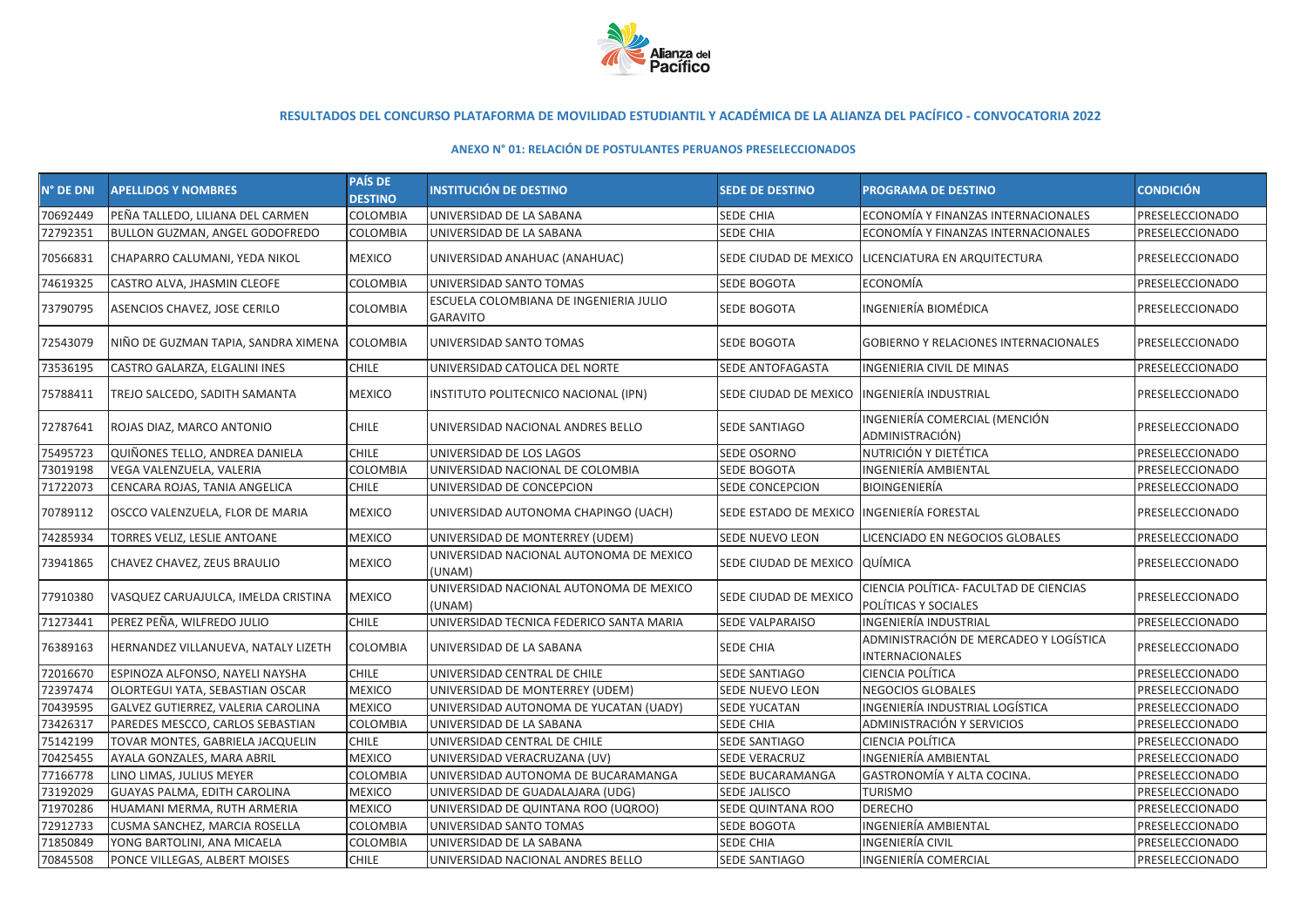| 71620418 | MALDONADO MERA, JENNY LICETT                 | <b>CHILE</b>  | UNIVERSIDAD DE LOS LAGOS                                   | SEDE OSORNO                               | <b>INGENIERÍA COMERCIAL</b>                                                                                        | PRESELECCIONADO |
|----------|----------------------------------------------|---------------|------------------------------------------------------------|-------------------------------------------|--------------------------------------------------------------------------------------------------------------------|-----------------|
| 77951026 | PUSE ROBLADILLO, SUMIKO ARACELY              | COLOMBIA      | UNIVERSIDAD SANTO TOMAS                                    | SEDE BOGOTA                               | GOBIERNO Y RELACIONES INTERNACIONALES                                                                              | PRESELECCIONADO |
| 76089812 | CABRERA FERNANDEZ, OKAREN MARGARITA MEXICO   |               | UNIVERSIDAD ANAHUAC (ANAHUAC)                              |                                           | SEDE CIUDAD DE MEXICO   LICENCIATURA EN NEGOCIOS INTERNACIONALES                                                   | PRESELECCIONADO |
| 75056915 | VASQUEZ ROJAS, MARKO ALONSO                  | COLOMBIA      | UNIVERSIDAD SANTO TOMAS                                    | SEDE BOGOTA                               | GOBIERNOS Y RELACIONES INTERNACIONALES                                                                             | PRESELECCIONADO |
| 72949099 | CORDOVA AGUILAR, MARIA FERNANDA              | <b>MEXICO</b> | UNIVERSIDAD DE MONTERREY (UDEM)                            | SEDE NUEVO LEON                           | MERCADOTECNIA Y ESTRATEGIA CREATIVA                                                                                | PRESELECCIONADO |
| 71108431 | VALLE GUEVARA, NICOLE BELLIZZA               | <b>CHILE</b>  | UNIVERSIDAD MAYOR                                          | <b>SEDE SANTIAGO</b>                      | ARQUITECTURA                                                                                                       | PRESELECCIONADO |
| 74437909 | PONTE GUEVARA, RODRIGO LEONARDO<br>ALEJANDRO | <b>MEXICO</b> | UNIVERSIDAD NACIONAL AUTONOMA DE MEXICO<br>(UNAM)          | SEDE CIUDAD DE MEXICO                     | INGENIERÍA PETROLERA                                                                                               | PRESELECCIONADO |
| 75810580 | <b>CUBAS RAMIREZ, ABIGAIL</b>                | COLOMBIA      | UNIVERSIDAD SANTO TOMAS                                    | SEDE BOGOTA                               | INGENIERÍA INDUSTRIAL                                                                                              | PRESELECCIONADO |
| 76944740 | SOTO RAMOS, JEAN PIERE                       | <b>CHILE</b>  | UNIVERSIDAD CATOLICA DE LA SANTISIMA<br>CONCEPCION         | SEDE CONCEPCION                           | INGENIERIA CIVIL ELECTRICA                                                                                         | PRESELECCIONADO |
| 73610708 | ESTELA CRUZ, DIEGO JONATHAN                  | <b>CHILE</b>  | PONTIFICIA UNIVERSIDAD CATOLICA DE VALPARAISO              | SEDE VALPARAISO                           | INGENIERÍA CIVIL ELÉCTRICA                                                                                         | PRESELECCIONADO |
| 72618466 | RUIZ RAMIREZ, DUBER SMITH                    | <b>CHILE</b>  | UNIVERSIDAD TECNICA FEDERICO SANTA MARIA                   | SEDE VALPARAISO                           | INGENIERÍA CIVIL INDUSTRIAL                                                                                        | PRESELECCIONADO |
| 72877111 | ENCISO RONDON, VLADIMIR BRAYAN               | <b>CHILE</b>  | UNIVERSIDAD SAN SEBASTIAN                                  | SEDE SANTIAGO                             | ING. CIVIL EN MINAS                                                                                                | PRESELECCIONADO |
| 72706460 | LABRA ESPINAL, RUTH CAROLINA                 | <b>CHILE</b>  | UNIVERSIDAD DE LOS LAGOS                                   | <b>SEDE OSORNO</b>                        | INGENIERÍA COMERCIAL                                                                                               | PRESELECCIONADO |
| 74824897 | PERALTA REQUEJO, GRECIA KIARA                | <b>MEXICO</b> | UNIVERSIDAD AUTONOMA DEL ESTADO DE MEXICO<br>(UAEMEX)      |                                           | SEDE ESTADO DE MEXICO LICENCIATURA EN TURISMO                                                                      | PRESELECCIONADO |
| 75223650 | CASTILLO MATOS, ANGIE FERNANDA               | <b>CHILE</b>  | PONTIFICIA UNIVERSIDAD CATOLICA DE CHILE                   | SEDE SANTIAGO                             | CIENCIA POLÍTICA Y GOBIERNO                                                                                        | PRESELECCIONADO |
| 70407573 | DE LA CRUZ VEGA, SLEYTHER ARTURO             | <b>MEXICO</b> | UNIVERSIDAD NACIONAL AUTONOMA DE MEXICO<br>(UNAM)          |                                           | INVESTIGACIÓN Y TRANFERENCIA DE<br>SEDE CIUDAD DE MEXICO CONOCIMIENTO EN LABORATORIO DE MECANICA<br>DE SUELOS UNAM | PRESELECCIONADO |
| 76298266 | PUMACAJIA MOLLO, MARIA ANGELA                | <b>MEXICO</b> | UNIVERSIDAD DE GUADALAJARA (UDG)                           | <b>SEDE JALISCO</b>                       | LICENCIATURA EN BIOLOGÍA                                                                                           | PRESELECCIONADO |
| 72904491 | LAYME CHOQUEJAHUA, DEYSI JHOELIA             | <b>MEXICO</b> | UNIVERSIDAD NACIONAL AUTONOMA DE MEXICO<br>(UNAM)          |                                           | SEDE CIUDAD DE MEXICO   LICENCIATURA EN NEGOCIOS INTERNACIONALES                                                   | PRESELECCIONADO |
| 72877625 | CARRASCO RAMOS, KATHERINE DE JESUS           | COLOMBIA      | UNIVERSIDAD DE LA SABANA                                   | SEDE CHIA                                 | ADMINISTRACIÓN DE MERCADEO Y LOGÍSTICA<br>INTERNACIONALES                                                          | PRESELECCIONADO |
| 72849937 | OLAVARRIA BARRIGA, DIANA ARACELLI            | COLOMBIA      | UNIVERSIDAD AUTONOMA DE BUCARAMANGA                        | <b>SEDE BUCARAMANGA</b>                   | GASTRONOMÍA Y ALTA COCINA                                                                                          | PRESELECCIONADO |
| 76476180 | TIMOTEO LAGUNA, TOMAS                        | <b>MEXICO</b> | UNIVERSIDAD AUTONOMA DE YUCATAN (UADY)                     | <b>SEDE YUCATAN</b>                       | LICENCIATURA EN DISEÑO DE HÁBITAD                                                                                  | PRESELECCIONADO |
| 72656238 | ANTEZANA MEDINA, DIEGO                       | <b>CHILE</b>  | UNIVERSIDAD TECNICA FEDERICO SANTA MARIA                   | SEDE VALPARAISO                           | INGENIERÍA CIVIL                                                                                                   | PRESELECCIONADO |
| 47595207 | VERA CHINCHAY, JAVIER                        | <b>CHILE</b>  | UNIVERSIDAD CATOLICA DEL NORTE                             | SEDE ANTOFAGASTA                          | INGENIERÍA EN COMPUTACIÓN E INFORMÁTICA                                                                            | PRESELECCIONADO |
| 72929044 | VELA VERA, CESAR AUGUSTO                     | COLOMBIA      | UNIVERSIDAD NACIONAL DE COLOMBIA                           | SEDE BOGOTA                               | INGENIERÍA DE PETRÓLEOS                                                                                            | PRESELECCIONADO |
| 72234445 | TATAJE RIVA, MILAGROS                        | <b>MEXICO</b> | UNIVERSIDAD ANAHUAC (ANAHUAC)                              | SEDE CIUDAD DE MEXICO                     | ADMINISTRACIÓN Y DIRECCIÓN DE EMPRESAS                                                                             | PRESELECCIONADO |
| 71414089 | BUZZIO GARCIA, JORGE EDUARDO                 | COLOMBIA      | UNIVERSIDAD DE ANTIOQUIA                                   | SEDE MEDELLIN                             | GRUPO DE INVESTIGACIÓN EN<br>TELECOMUNICACIONES (GITA)                                                             | PRESELECCIONADO |
| 71891679 | PAITAN TACZA, NELSON BRAYAN                  | COLOMBIA      | UNIVERSIDAD AUTONOMA DE BUCARAMANGA                        | SEDE BUCARAMANGA                          | <b>GASTRONOMIA Y ALTA COCINA</b>                                                                                   | PRESELECCIONADO |
| 76357409 | CANTO AROTOMA, THALIA                        | COLOMBIA      | UNIVERSIDAD AUTONOMA DE BUCARAMANGA                        | <b>SEDE BUCARAMANGA</b>                   | GASTRONOMÍA Y ALTA COCINA                                                                                          | PRESELECCIONADO |
| 73621342 | ROJAS QUISPE, VALERY NATALIE                 | <b>MEXICO</b> | UNIVERSIDAD DE MONTERREY (UDEM)                            | SEDE NUEVO LEON                           | ARQUITECTURA                                                                                                       | PRESELECCIONADO |
| 72035330 | GRADOS PINTO, DANIELA NICOLE                 | COLOMBIA      | UNIVERSIDAD ESCUELA DE ADMINISTRACION DE<br>NEGOCIOS - EAN | SEDE BOGOTA                               | INTERCAMBIO PRESENCIAL INTERNACIONAL                                                                               | PRESELECCIONADO |
| 70270762 | VILCA PORTILLO, JENNY                        | <b>MEXICO</b> | UNIVERSIDAD AUTONOMA CHAPINGO (UACH)                       | SEDE ESTADO DE MEXICO INGENIERÍA FORESTAL |                                                                                                                    | PRESELECCIONADO |
| 77142889 | PRADO CHAVEZ, PAMELA                         | <b>MEXICO</b> | UNIVERSIDAD AUTONOMA CHAPINGO (UACH)                       | SEDE ESTADO DE MEXICO INGENIERÍA FORESTAL |                                                                                                                    | PRESELECCIONADO |
| 73374987 | SUAREZ GERMANA, VALERIA ALICIA               | <b>CHILE</b>  | UNIVERSIDAD DE CONCEPCION                                  | SEDE CONCEPCION                           | BIOINGIENERÍA                                                                                                      | PRESELECCIONADO |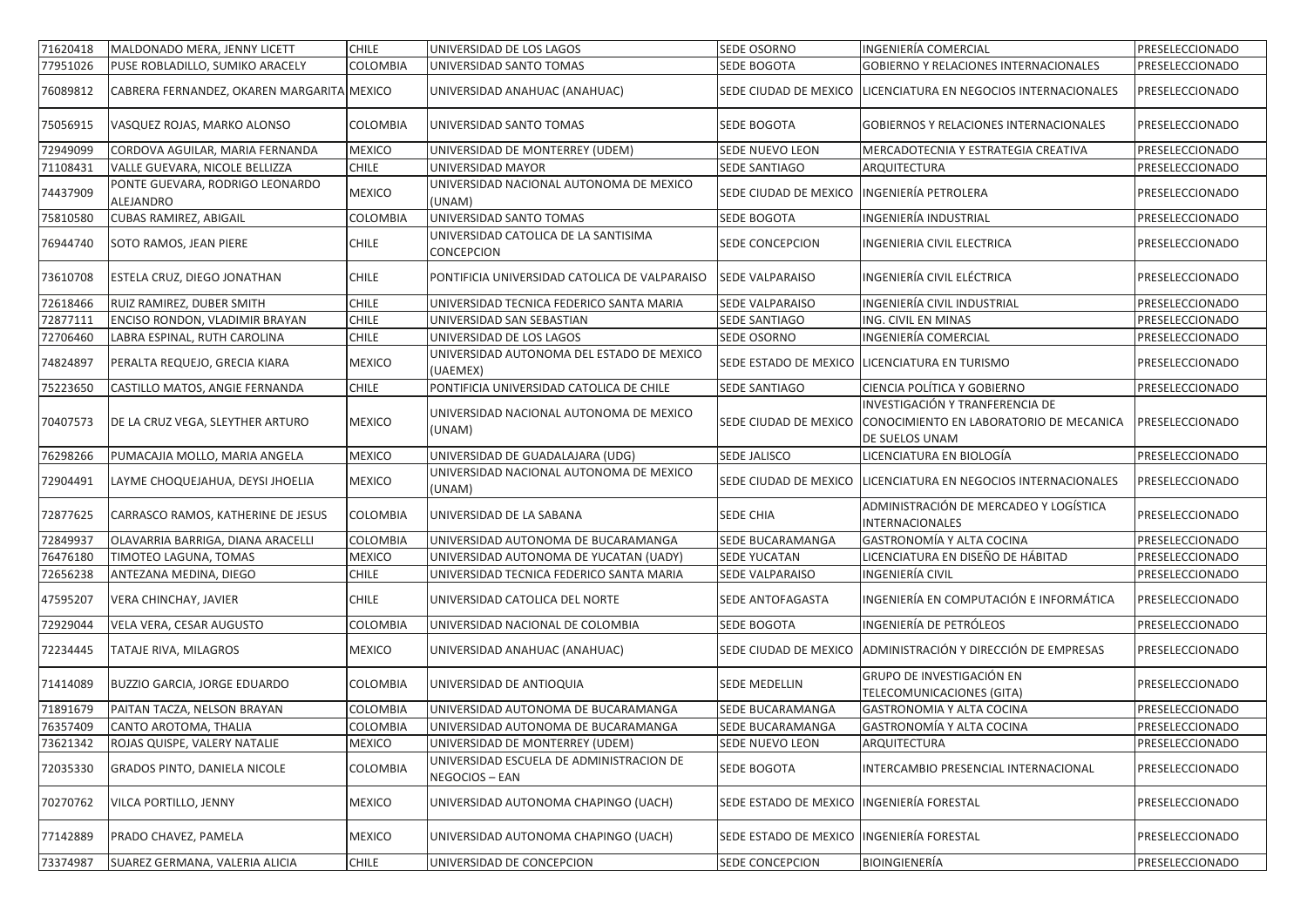| 76908349 | MIÑOPE RAMOS, GIANPIERRE ALFREDO       | <b>MEXICO</b>   | UNIVERSIDAD DE GUADALAJARA (UDG)                          | <b>SEDE JALISCO</b>                        | INGENIERÍA QUÍMICA                                                                 | PRESELECCIONADO |
|----------|----------------------------------------|-----------------|-----------------------------------------------------------|--------------------------------------------|------------------------------------------------------------------------------------|-----------------|
| 72127117 | ALVARADO RODRIGUEZ, KARLA BRISA        | <b>MEXICO</b>   | UNIVERSIDAD DE MONTERREY (UDEM)                           | SEDE NUEVO LEON                            | LICENCIADO EN CREACIÓN DE NEGOCIOS E<br>INNOVACIÓN EMPRESARIAL                     | PRESELECCIONADO |
| 74711574 | LEON CURO, VALERY NICOLE               | <b>MEXICO</b>   | UNIVERSIDAD ANAHUAC (ANAHUAC)                             |                                            | SEDE CIUDAD DE MEXICO   LICENCIATURA EN MERCADOTECNIA ESTRATÉGICA                  | PRESELECCIONADO |
| 72791263 | SOTO QQUESIHUALLPA, BRIGITTE YOHANA    | <b>MEXICO</b>   | UNIVERSIDAD TECNOLOGICA DEL MAR DEL ESTADO<br>DE GUERRERO | SEDE GUERRERO                              | LIC. EN GESTIÓN Y DESARROLLO TURÍSTICO                                             | PRESELECCIONADO |
| 72798941 | <b>BARRIENTOS ORTIZ, NICOLE ARIANA</b> | <b>MEXICO</b>   | UNIVERSIDAD VERACRUZANA (UV)                              | <b>SEDE VERACRUZ</b>                       | ECONOMÍA                                                                           | PRESELECCIONADO |
| 73467160 | ENCARNACION LUIS, MARIEL ALEXANDRA     | <b>COLOMBIA</b> | UNIVERSIDAD CATOLICA                                      | SEDE BOGOTA                                | <b>INGENIERÍA INDUSTRIAL</b>                                                       | PRESELECCIONADO |
| 76238294 | ASTO PAREDES, DIANA ISABEL             | <b>MEXICO</b>   | UNIVERSIDAD NACIONAL AUTONOMA DE MEXICO<br>(UNAM)         | SEDE CIUDAD DE MEXICO   DERECHO            |                                                                                    | PRESELECCIONADO |
| 76477048 | VILLALOBOS QUISPE, XIOMARA VICTORIA    | <b>MEXICO</b>   | UNIVERSIDAD DE GUADALAJARA (UDG)                          | <b>SEDE JALISCO</b>                        | ADMINISTRACIÓN GUBERNAMENTAL Y POLÍTICAS<br>PÚBLICAS                               | PRESELECCIONADO |
| 07635696 | LOYOLA HILARIO, MIGUEL ANGEL           | <b>CHILE</b>    | UNIVERSIDAD NACIONAL ANDRES BELLO                         | SEDE SANTIAGO                              | INGENIERÍA EN COMPUTACIÓN E INFORMÁTICA                                            | PRESELECCIONADO |
| 75150118 | PIRCA NARVAEZ, MIRYAM GERALDINE        | COLOMBIA        | UNIVERSIDAD AUTONOMA DE BUCARAMANGA                       | SEDE BUCARAMANGA                           | ADMINISTRACIÓN                                                                     | PRESELECCIONADO |
| 70746260 | LOPEZ DE LA CRUZ, ARMANDO              | <b>CHILE</b>    | PONTIFICIA UNIVERSIDAD CATOLICA DE VALPARAISO             | <b>SEDE VALPARAISO</b>                     | INGENIERÍA EN INFORMÁTICA                                                          | PRESELECCIONADO |
| 77174517 | MARTINEZ MALDONADO, DIEGO ALONSO       | <b>MEXICO</b>   | UNIVERSIDAD DE GUADALAJARA (UDG)                          | SEDE JALISCO                               | ECONOMÍA                                                                           | PRESELECCIONADO |
| 70444236 | NAVARRO MAMANI, DENNIS ALEXANDER       | <b>COLOMBIA</b> | TECNOLOGICO DE ANTIOQUIA                                  | SEDE MEDELLIN                              | GRUPO INVESTIGACIÓN BIOFORENSE-<br>INVESTIGACIÓN EN MODELOS DE NICHO Y<br>ECOLOGÍA | PRESELECCIONADO |
| 72851895 | ROJAS FERNANDEZ, PEDRO ESTEBAN FIDEL   | <b>MEXICO</b>   | UNIVERSIDAD NACIONAL AUTONOMA DE MEXICO<br>(UNAM)         | SEDE CIUDAD DE MEXICO FÍSICA               |                                                                                    | PRESELECCIONADO |
| 76211362 | SURCO HUANCAS, JOHANA VANESSA          | COLOMBIA        | UNIVERSIDAD NACIONAL DE COLOMBIA                          | SEDE BOGOTA                                | <b>INGENIERÍA INDUSTRIAL</b>                                                       | PRESELECCIONADO |
| 74636625 | NOLASCO QUISPE, SANDRA                 | <b>CHILE</b>    | UNIVERSIDAD CATOLICA DE LA SANTISIMA<br>CONCEPCION        | SEDE CONCEPCION                            | INGENIERÍA COMERCIAL                                                               | PRESELECCIONADO |
| 74839326 | PALMA ENCARNACION, BRENDA CAROLINA     | <b>CHILE</b>    | UNIVERSIDAD CENTRAL DE CHILE                              | SEDE SANTIAGO                              | ADMINISTRACIÓN PÚBLICA                                                             | PRESELECCIONADO |
| 74720066 | VASQUEZ POMA, FRANCO EMMANUEL          | <b>MEXICO</b>   | UNIVERSIDAD ANAHUAC (ANAHUAC)                             | SEDE CIUDAD DE MEXICO                      | <b>INGENIERÍA EN SISTEMAS</b>                                                      | PRESELECCIONADO |
| 72033903 | OYOLA RISCO, JUAN LUIS                 | <b>CHILE</b>    | UNIVERSIDAD NACIONAL ANDRES BELLO                         | SEDE SANTIAGO                              | INGENIERÍA EN AUTOMATIZACIÓN Y ROBOTICA                                            | PRESELECCIONADO |
| 70352052 | GALLO PARI, RAYZA EVELYN               | <b>MEXICO</b>   | UNIVERSIDAD ANAHUAC (ANAHUAC)                             | SEDE CIUDAD DE MEXICO DIRECCIÓN FINANCIERA |                                                                                    | PRESELECCIONADO |
| 73260243 | ARISTONDO LUJAN RIPOLL, JAIME ALFREDO  | <b>CHILE</b>    | UNIVERSIDAD ADOLFO IBAÑEZ                                 | <b>SEDE SANTIAGO</b>                       | <b>INGENIERÍA INDUSTRIAL</b>                                                       | PRESELECCIONADO |
| 75116555 | CARRERA GONZALES, LUISA KASSANDRA      | COLOMBIA        | UNIVERSIDAD DE LA SABANA                                  | SEDE CHIA                                  | <b>DERECHO</b>                                                                     | PRESELECCIONADO |
| 72268602 | QUISPE ÑAUPA, WILIAM LUIS              | <b>MEXICO</b>   | UNIVERSIDAD DE GUADALAJARA (UDG)                          | SEDE JALISCO                               | CENTRO UNIVERSITARIO DE CIENCIAS EXACTAS E<br><b>INGENIERÍAS</b>                   | PRESELECCIONADO |
| 73096739 | CHAVEZ RUIZ, CRISTHIAN ARIAN           | <b>CHILE</b>    | UNIVERSIDAD TECNICA FEDERICO SANTA MARIA                  | <b>SEDE VALPARAISO</b>                     | INGENIERÍA                                                                         | PRESELECCIONADO |
| 70357281 | DE LA CRUZ RAMIREZ, ARIANA MABEL       | <b>MEXICO</b>   | INSTITUTO TECNOLOGICO AUTONOMO DE MEXICO<br>(ITAM)        |                                            | SEDE CIUDAD DE MEXICO LICENCIATURA EN ADMINISTRACIÓN                               | PRESELECCIONADO |
| 08807492 | RODRIGUEZ AGUIRRE, MARIA TRINIDAD      | COLOMBIA        | UNIVERSIDAD DE CIENCIAS APLICADAS Y<br>AMBIENTALES UDCA   | SEDE BOGOTA                                | PENSAMIENTO AMBIENTAL Y SISTEMAS<br>COMPLEJOS                                      | PRESELECCIONADO |